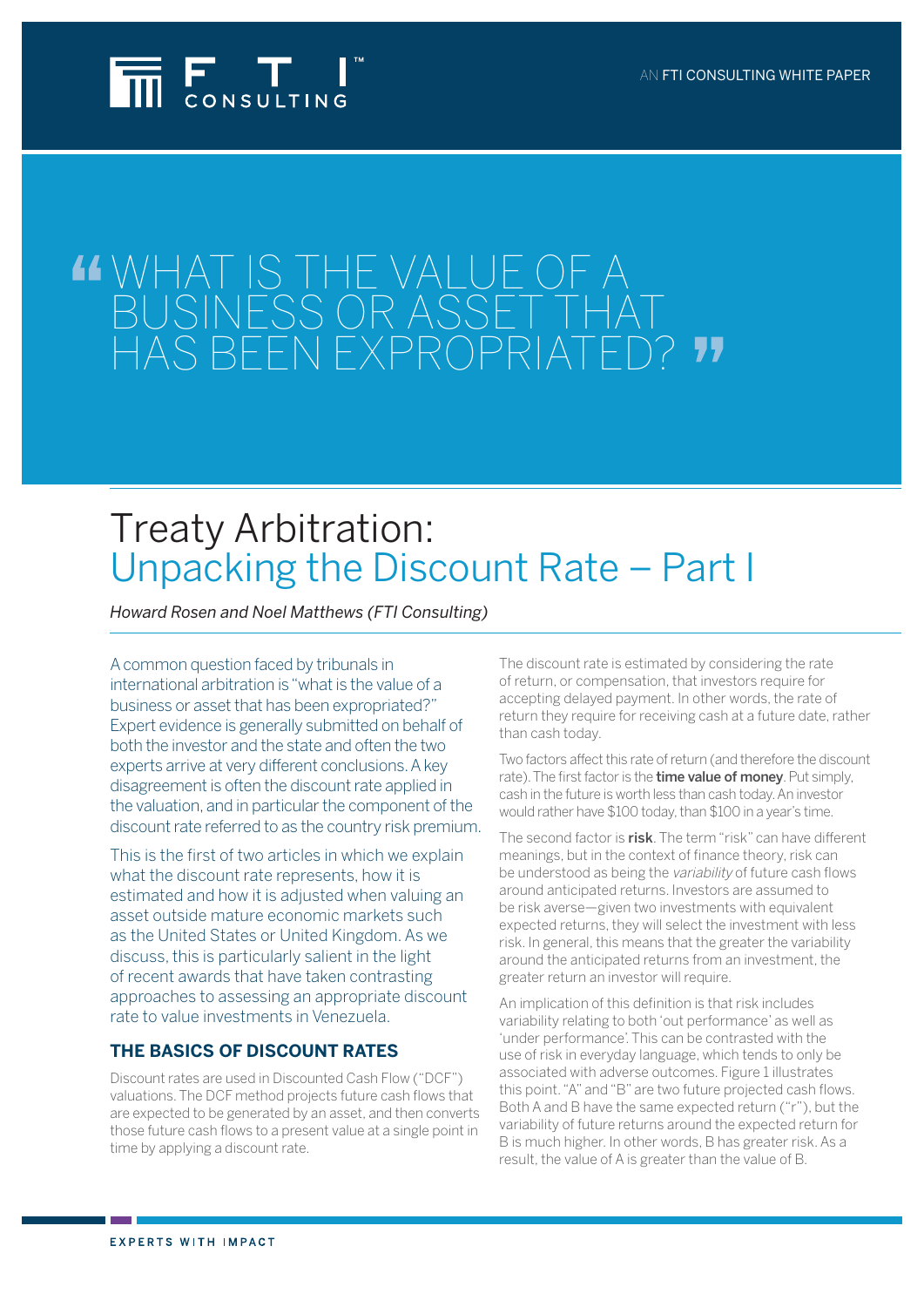#### **Figure 1: "Risk" in FInance theory**



#### **Investment A:**

50% chance of gaining 25, 50% chance of gaining 35. Expected outcome of gaining 30 (25 x 50% + 35 x 50%)

#### **Investment B:**

50% chance of gaining 10, 50% chance of gaining 50. Expected outcome of gaining  $30(10 \times 50\% + 50 \times 50\%)$ 

Both investments have the same expected outcome, but Investment A has a higher value to a risk averse investor.

## **APPLICATION TO PROJECTED CASH FLOWS**

At least in theory, the cash flows projected in DCF models should be based on their expected value, with each possible outcome weighted by the probability that it will occur. In estimating expected cash flows it is necessary to take into account possible outcomes (and their probability of occurring) that are both:

- 1. specific to the business (e.g. likely success or failure of a new product launch); and
- 2. related to the market (e.g. expectations of economic growth).

When considering the discount rate to be applied to these projections, the relevant question is how risky are the projections? More precisely, what is the variability of anticipated returns around the average expected return? The greater the variability (i.e. the risk), the higher an investor's required return and the greater the discount rate. Importantly, only certain risks are relevant, and in particular finance theory distinguishes between diversifiable risk and non-diversifiable risk.

Diversifiable risks can be eliminated by the investor holding a diversified portfolio of investments. These include risks that are specific / unique to the subject investment (for example, the risk of a key product performing better or worse than expected). Since these risks are specific to the business, and the cash flows are central estimates, they are as likely to result in out-performance as underperformance. Over a large enough portfolio of assets the risk can therefore be diversified away.

Other risks cannot be eliminated through diversification. These risks are often called market risks, as they relate to the wider economic market (for example, the risk that economic growth will be higher or lower than expected). These risks affect all businesses to some extent.

As a result, out-performance or under performance will be correlated across a portfolio of investments and the risk cannot be diversified away. Investors therefore require compensation for these risks.

As a result some experts consider that all outcomes, whether specific to the business or related to the overall market, should be taken into account when projecting expected cash flows, but only variability around those expectations that derive from market risk should be taken into account when estimating an appropriate discount rate.

## **COMPONENTS OF THE DISCOUNT RATE**

The return that investors require as compensation for market risk is measured by considering the returns that investors require when they make an alternative investment with similar risks. More formally, the appropriate discount rate should be based on the opportunity cost of capital. This is the expected market rate of return on equivalent alternative investments with similar relevant risks.

Such investments typically take the form of either debt or equity investments in companies. Estimating the return that debt investors require is often straightforward—it involves observing the yield to maturity on traded debt.

However, the return that equity investors require (referred to as the "cost of equity") for their investments cannot be directly observed. Instead, there are a number of economic models that attempt to estimate the cost of equity based on the market data that is observable. The most commonly deployed model in international arbitration is the Capital Asset Pricing Model ("CAPM"). Using the CAPM, the required return is calculated using the following formula:



**= Required return** 

The first three components of CAPM, the risk free rate, MRP and ß form the standard CAPM. The Size Premium and the Country Risk Premium are adjustments sometimes made to the CAPM, though their use can be controversial. We explain this formula, and discuss each of these components further below.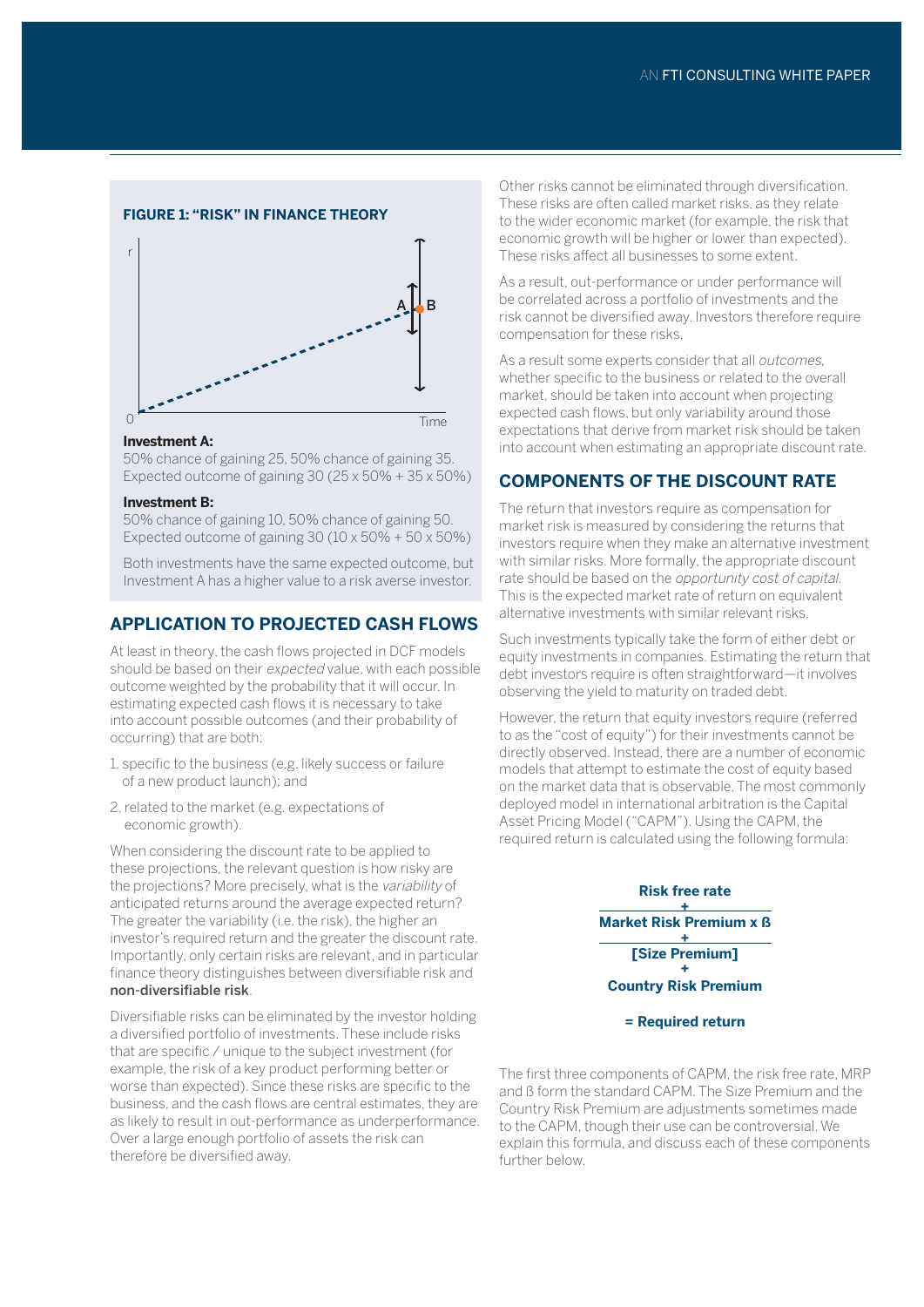#### **Risk-free rate**

The starting point of the CAPM is the risk-free rate. The risk-free rate measures the return that investors require for investing in a riskless asset, i.e. the compensation that an investor requires for the time value of money component of the discount rate. Typically, this is measured by observing the yield to maturity on government bonds issued by mature economies such as the U.S., UK or Germany.

#### **Market Risk Premium ("MRP")**

The **MRP** is an investor's additional required return over the risk-free rate for investing in equity capital. Academics and practitioners often look to historical returns from the market as a basis for estimating future expected returns. Markets with a long history of data (e.g. the U.S. and the UK) are usually used. A key question is, therefore, whether the historically observed MRP is a good guide to the future, and whether the MRP is constant or changes over time.

Depending on the period of time over which historical returns are measured, and the method of measurement applied, there can be large differences in the historical MRPs calculated (ranging from less than 3% to over 8%). In our experience, many practitioners apply a rate between 4% and 6%, but in some circumstances this can be a point of significant divergence between experts.

It is also worth noting that in adding an MRP to the base risk-free rate, the sum is converted to an after-tax return (i.e. MRPs that are observed are based on returns to equity holders which are after-tax returns).

#### **Beta**

Beta is a statistical measure which estimates the extent to which a particular asset is exposed to market risk. A beta greater than one implies that the asset is riskier than the overall market, whereas a beta less than one implies that the asset is less risky than the market. Beta is often assessed by reference to the betas of companies in the same sector as the company being valued. As a result, disagreements between experts regarding the comparability of companies can lead to differences of opinion on the appropriate measure of beta.

#### **Size premium**

Some experts (and valuation practitioners more generally) add a "size premium" to the cost of equity when assessing the required returns for investments in smaller companies. This adjustment is made by reference to academic studies that show that smaller companies have historically achieved higher returns than the CAPM would predict. More recent studies, however, have suggested this evidence is equivocal and that small companies no longer yield higher returns than an unmodified CAPM would predict. Other studies suggest that to the extent higher returns do exist, they can be explained by the lower liquidity of smaller stocks, rather than being a function of size itself. Not surprisingly, the appropriateness of adding a size premium can sometimes be a contentious issue between experts.

#### **Country Risk Premium ("CRP")**

Another premium sometimes added to the discount rate is the "Country Risk Premium" or CRP. The measurements of MRP described above are based on observed returns in mature economic markets. Equivalent, reliable data is generally not available for less developed economic markets. At the same time, there are a number of factors that suggest that investments in such markets may expose investors to different (and potentially greater) risks. To account for those risks in the discount rate, experts may add a CRP.

### **CONCLUSION**

The appropriate discount rate depends on the market risks of an investment. In this context, "risk" means the variability of anticipated returns around the average expected return. The most common model used to assess the return that investors require as compensation for market risk is the CAPM. Although this model has been in use for decades, experts often disagree on its application. This can lead to very different assessments of discount rates, and consequently of value.

The scope for disagreement between experts is magnified when attempting to apply the CAPM outside mature economic markets. Many experts add a Country Risk Premium to their estimates of discount rates to take account of additional risks in these markets. In the second part of this article we will explore the notion of country risk in more detail.

*Published with permission of K&L Gates. Articles first appeared in Arbitration World 2016*